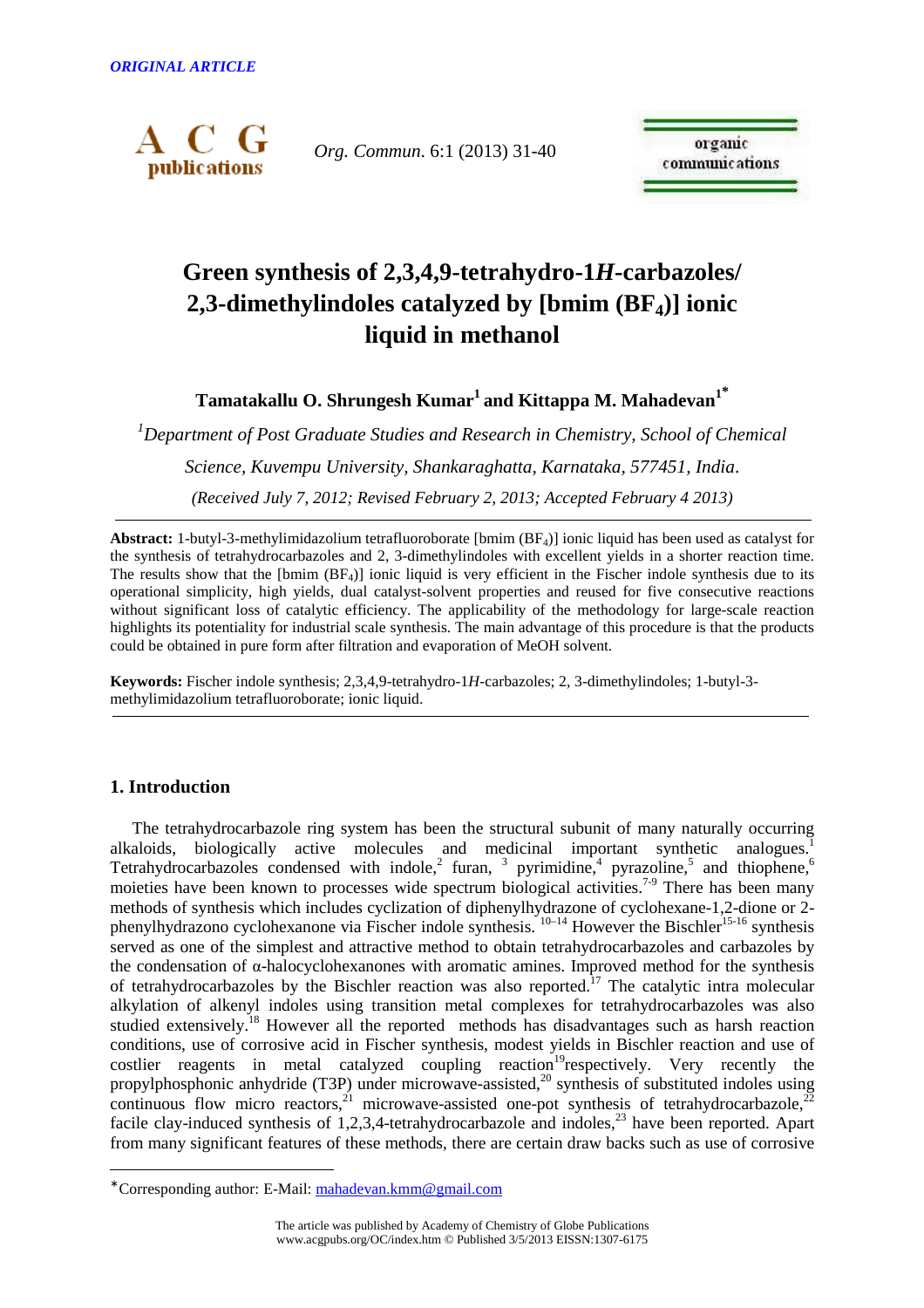acid i.e., T3P makes isolation difficult, harsh reaction condition i.e., use of microwave condition and so on stimulated our interest to develop still milder and simple approach to synthesize these class of compounds. The 1-butyl-3-methylimidazolium tetrafluoroborate has been used as green catalyst in many organic reactions like Diels Alder reactions,  $24$  and Aldol condensations.  $25$  In spite of this, the 1butyl-3-methylimidazolium tetrafluoroborate also been used as solvent in many reactions such as Heck reaction,<sup>26</sup> Suzki-Miyaura,<sup>27</sup> Wittig reaction,<sup>28</sup> Stille reaction,<sup>29</sup> Friedal–Crafts reaction,<sup>30</sup> respectively. Further, reduction reactions like hydrogenation of C-C double bond,  $^{[31]}$  reduction of the benzaldehydes,<sup>32</sup> and halogenation reactions,<sup>33</sup> have also reported by using 1-butyl-3methylimidazolium tetrafluoroborate as green solvent. As mentioned above, a variety of reactions utilizing 1-butyl-3-methylimidazolium tetrafluoroborate ionic liquids either as solvent and catalyst has been extensively studies. Recently, Fisher indole synthesis has been reported by using different ionic liquids.<sup>34-35</sup> Hence in this work, we report the application of 1-butyl-3-methylimidazolium tetrafluoroborate as a green catalyst for efficient one-pot Fischer indole synthesis of tetrahydrocarbazoles and 2, 3-dimethylindoles by using methanol as cosolvent (scheme-1) with good purity and excellent yields. The 1-butyl-3-methylimidazolium tetrafluoroborate catalyst could be easily recovered by a simple extraction process and reused for 3-5 times without decreasing its reactivity. This work is in continuation of our previous work on the synthesis Fischer indolization of arylhydrazines,36-39 involving rapid mild and high yielding protocol and also for the simple synthesis of new heterocycles via modifications of existing methodologies and their biological activities.40-51

## **2. Results and Discussion**

In a typical experiment the mole equivalent of phenylhydrazine hydrochloride 2.0g  $(0.013 \text{mol})$  and cyclohexanone 1.36g  $(0.016 \text{mol})$  with 11.3g of [bmim (BF<sub>4</sub>)] (5 mole equivalent) as catalyst and solvent was taken in a round bottom flask. The whole reaction mixture was refluxed on water bath for 1 hr and the progress of the reaction was monitored by TLC. The yield about 95% of tetrahydrocarbazole (3a) was obtained in the model reaction in which [bmim  $(BF<sub>4</sub>)$ ] served as both catalyst and solvent. Further, we carried out the same reaction with catalytic amount (20 mol% and 50 mol %) of  $[\text{bmin (BF<sub>4</sub>)}]$  with MeOH as cosolvent (10 ml) in order to use only catalytic amount and to avoid the use of excess of catalyst as impressed by our earlier report  $[29-32]$  and expecting the same result from the [bmim ( $BF_4$ )] as catalyst. As a result, both 20 mol% and 50 mol % of [bmim ( $BF_4$ )] catalyst load gave good yield with the model reaction. However, there is only noticeable change in reaction time and not with the yield of the product between 20 mol% and 50 mol % of [bmim ( $BE_4$ )] catalyst load (Table 1). Further, the solvent effect on this reaction was also studied and it was found that MeOH and absolute EtOH gave a best result as a cosolvent when compared to other solvents (Table 2). Most of the products were immiscible with ionic liquid and soluble with MeOH, hence they could be separated by a simple decantation at the end of the reaction and the small catalyst could be discarded. Thus by adopting optimized reaction conditions the various tetrahydrocarbazoles and 2,3 dimethylindoles were also prepared with various phenylhydrazine hydrochlorides and ethyl methyl ketone in presence of 20 mol % of  $[bmim(BF_4)]$  in MeOH (10 ml) as a solvent (scheme 1&2) and the results are reported in Table 3&4. The possible catalytic assistance by 1-butyl-3-methylimidazolium tetrafluoroborate in this *Fischer* indole synthesis is as shown in scheme-3. It presumes that the traces of  $BF_3$  present in cluster of 1-butyl-3-methylimidazolium tetrafluoroborate may facilitate the condensation reaction between phenylhydrazine hydrochlorides and ketones. Further, the *Fischer*  cyclization of intermediates occurs thermally in presence of high boiling 1-butyl-3-methylimidazolium tetrafluoroborate. The Postulated structures of the newly synthesized compounds were in good agreement with their  ${}^{1}H$  NMR,  ${}^{13}C$  NMR and Mass spectral data. The  ${}^{1}H$  NMR spectra of the compounds **3a-k & 5a-g**, in particular **3j** showed the 3Ar protons at δ 6.74-7.15 ppm. In this, two aromatic protons appears as doublet of doublet, one in the range of  $\delta$  6.98-7.01 ppm with two coupling constants,  $J=2.80$  Hz and  $J=10.0$  Hz and another one in the range of  $\delta$  7.12-7.15 ppm with two coupling constants, *J*=8.80 Hz and *J*=4.40 Hz is due to interaction with adjacent Fluorine atom. The aliphatic protons appeared as doublet, triplet and multiplet at  $\delta$  1.39-2.69 ppm and three methyl proton showed doublet at  $\delta$  1.03-1.04 ppm with coupling constant, *J*=6.40 Hz. The broad peak of NH appears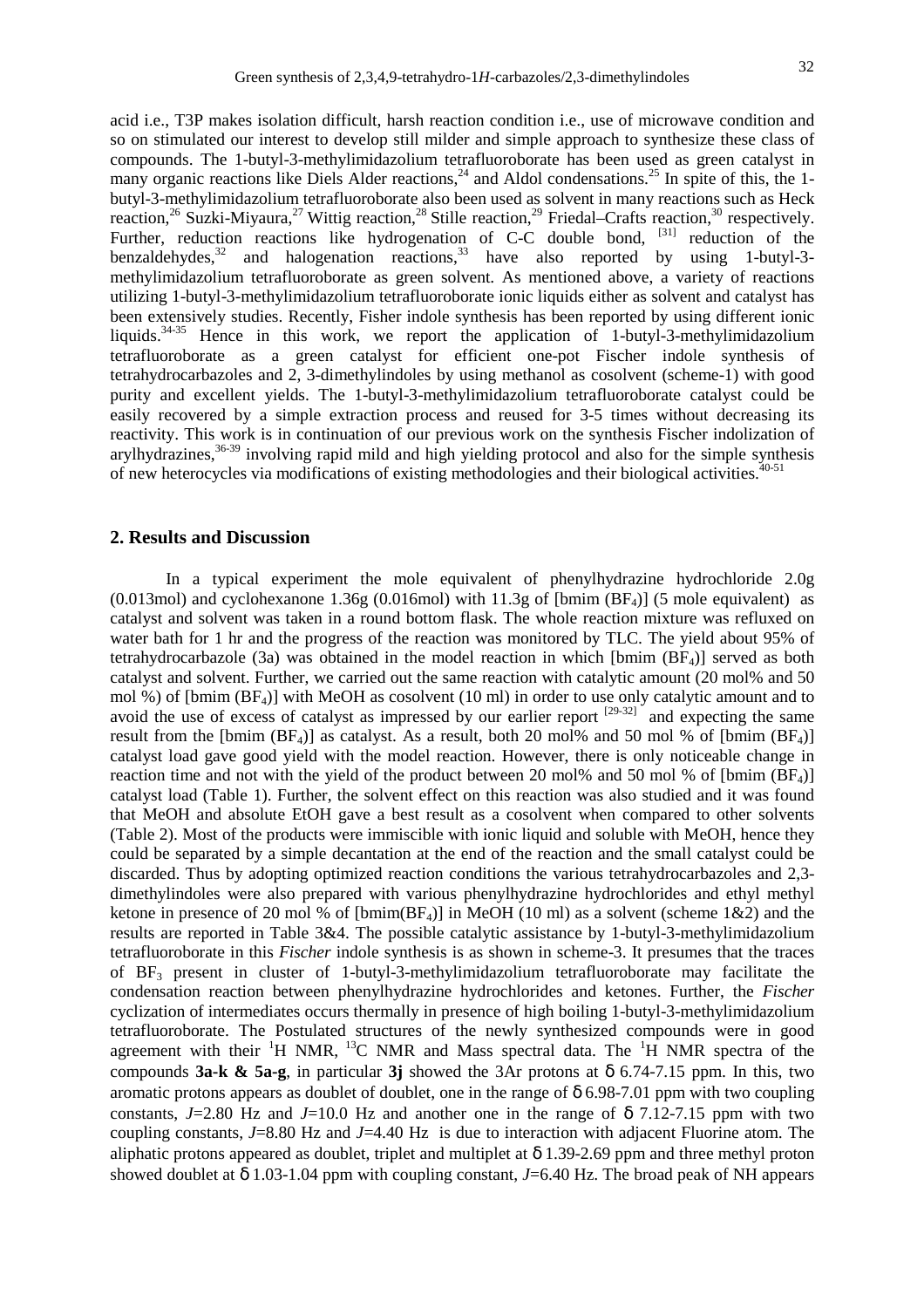at 10.6 ppm. <sup>13</sup>C NMR spectra of the compounds showed the signals in the respective regions. The mass spectra of the compounds exhibited molecular ion peaks at their respective molecular weights which confirmed their formation.

| <b>Entry</b> | $PhNHNH2$ .HCl<br>Mol % | Cyclohexanone<br>Mol $%$ | [bmim $(BF_4)$ ]<br>mol | <b>Time</b><br>(h) | Yield <sup>b</sup><br>$\frac{0}{0}$ |
|--------------|-------------------------|--------------------------|-------------------------|--------------------|-------------------------------------|
|              |                         |                          |                         |                    | 95                                  |
| 2            |                         |                          | $50 \text{ mol}$ %      | 4                  | 90                                  |
| 3            |                         |                          | $20 \text{ mol}$ %      | 6                  | 90                                  |

**Table 1.** Results of Fischer indole synthesis of Phenylhydrazine hydrochloride and Cyclohexanone in different concentration of ionic liquid<sup>a</sup>

<sup>a</sup> All reactions were carried out at reflux temperature <sup>b</sup> isolated yields.

| <b>Entry</b>   | <b>Solvent</b>     | $[bmin(BF_4)]$<br>Mol % | $\circ$<br><b>Time</b><br>(h) | Yield <b>b</b><br>(%) |  |
|----------------|--------------------|-------------------------|-------------------------------|-----------------------|--|
|                |                    |                         |                               |                       |  |
| 1              | MeOH               | 20                      | $\overline{7}$                | 90-95                 |  |
| $\overline{2}$ | MeOH               | 20                      | 6                             | 90-91                 |  |
| 3              | <b>EtOH</b>        | 20                      | $\overline{4}$                | 78-80                 |  |
| $\overline{4}$ | CH <sub>3</sub> CN | 20                      | 3                             | 71-73                 |  |
| 5              | <b>THF</b>         | 20                      | 3                             | 55-58                 |  |
| 6              | $CH_2Cl_2$         | 20                      | $\overline{2}$                | 50-52                 |  |
| 7              | EtOAc              | 20                      | $\overline{2}$                | 30-35                 |  |
| 8              | Toluene            | 20                      | 1                             | $35 - 40$             |  |

**Table 2.** Effect of solvent on the synthesis of compounds 3a-k & 5a-g<sup>a</sup>

<sup>a</sup> All reactions were carried out at reflux temperature<sup>b</sup> isolated yields.



**Scheme 1.** Synthesis of tetrahydrocarbazoles 3a-k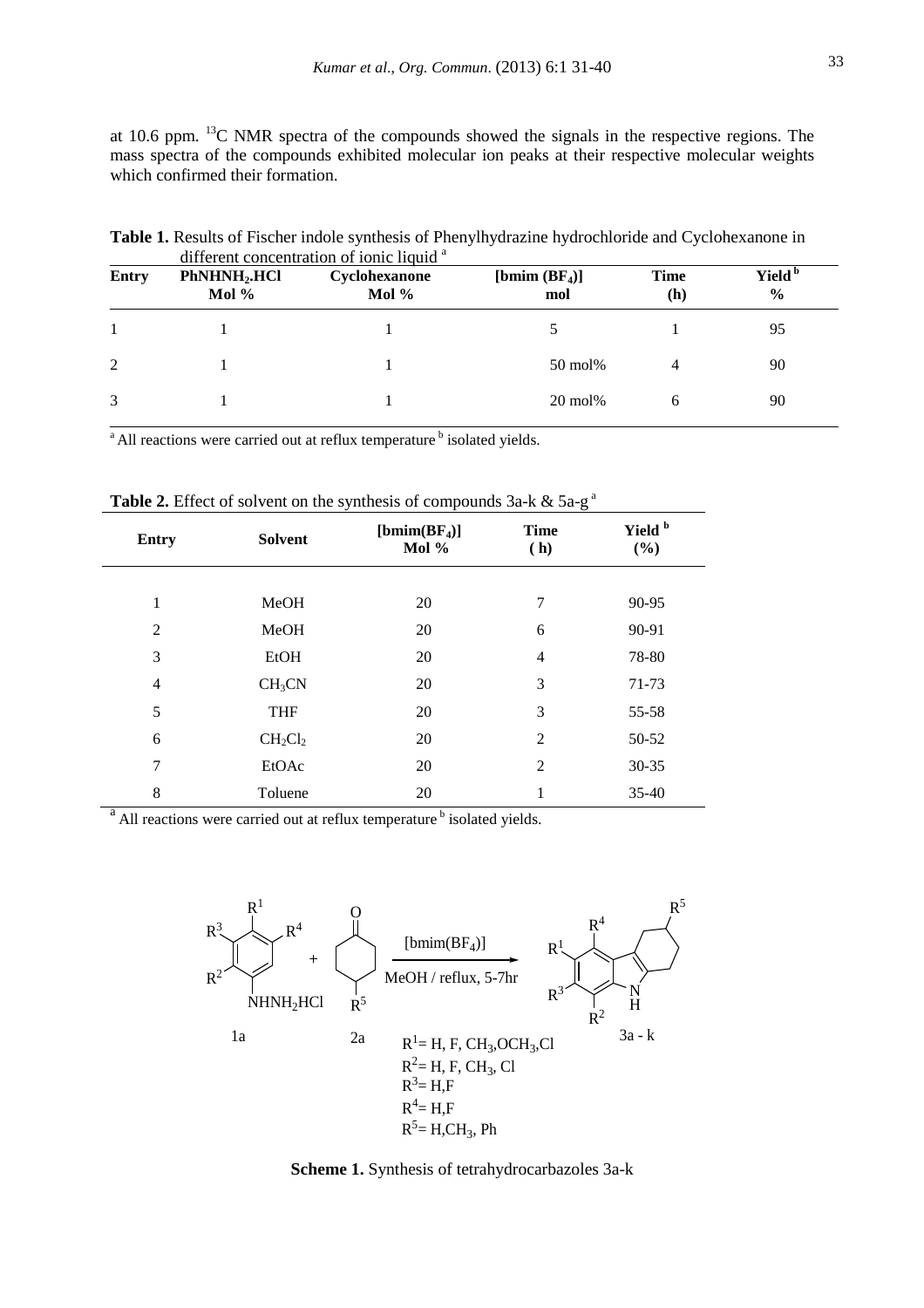| Entry         | $\boldsymbol{\mathrm{Product}}% \setlength{\boldsymbol{\mathcal{C}}}% \newcommand{\cN}{\mathbb{C}} \vspace{-1.5cm}$ | <b>Time</b><br>(h) | Yield <b>b</b><br>$(\frac{6}{6})$ | $\mathbf{Mp}\ ^\mathrm{o}\mathbf{C}$<br>Found | $\mathbf{Mp}$ °C<br><b>Report</b> |
|---------------|---------------------------------------------------------------------------------------------------------------------|--------------------|-----------------------------------|-----------------------------------------------|-----------------------------------|
| $3\mathrm{a}$ | Ħ                                                                                                                   | $7.0\,$            | 95                                | 118-117                                       | $116 - 118^{[35]}$                |
| $3\mathrm{b}$ | N<br>H                                                                                                              | $6.0\,$            | $88\,$                            | 108-110                                       | $109\hbox{-}110^{[35]}$           |
| 3c            | $\frac{N}{H}$                                                                                                       | $7.0\,$            | $88\,$                            | 118-120                                       | $121\hbox{-}123^{[53]}$           |
| $3\mathrm{d}$ | N<br>H                                                                                                              | 5.5                | 85                                | 92-93                                         | $98\text{-}100^{[36]}$            |
| $3\mathrm{e}$ | Ħ                                                                                                                   | $5.5\,$            | $88\,$                            | 95-97                                         | $93-94^{[35]}$                    |
| 3f            | $H_3CO$<br>N<br>H                                                                                                   | $6.0\,$            | $80\,$                            | 87-89                                         | $88\text{-}90^{\left[36\right]}$  |
| 3g            | E<br>H                                                                                                              | $7.0\,$            | $90\,$                            | 94-95                                         | $93-95^{[36]}$                    |
| 3h            | F<br>F<br>$_{\rm H}^{\rm N}$                                                                                        | 5.5                | $90\,$                            | 110-115                                       |                                   |
| 3i            | F<br>N<br>H                                                                                                         | $6.0\,$            | 89                                | 98-100                                        |                                   |
| 3j            | ĥ                                                                                                                   | 6.5                | $90\,$                            | $105 - 106$                                   |                                   |
| $3{\bf k}$    |                                                                                                                     | $7.0\,$            | $87\,$                            | $115 - 120$                                   |                                   |

Table 3. Physical data of tetrahydrocarbazole derivatives <sup>a</sup> 3a-k

<sup>*a*</sup> All reactions were carried out at reflux temperature.<sup>*b*</sup> isolated yields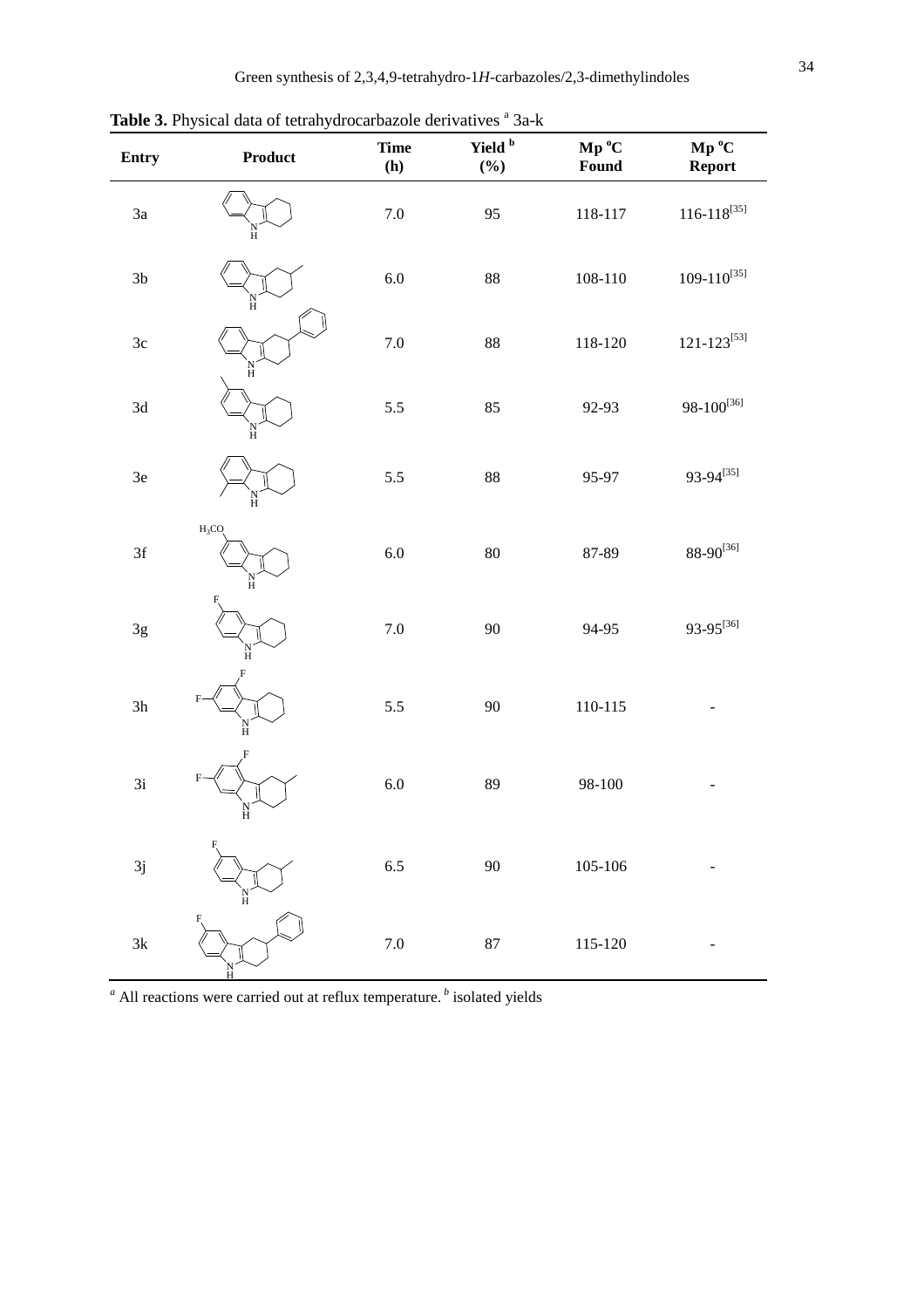

**Scheme 2.** Synthesis of 2,3-dimethylindoles 5a-g



**Scheme 3.** Possible mechanism in which the role of [bmim (BF<sub>4</sub>)] catalyst has been described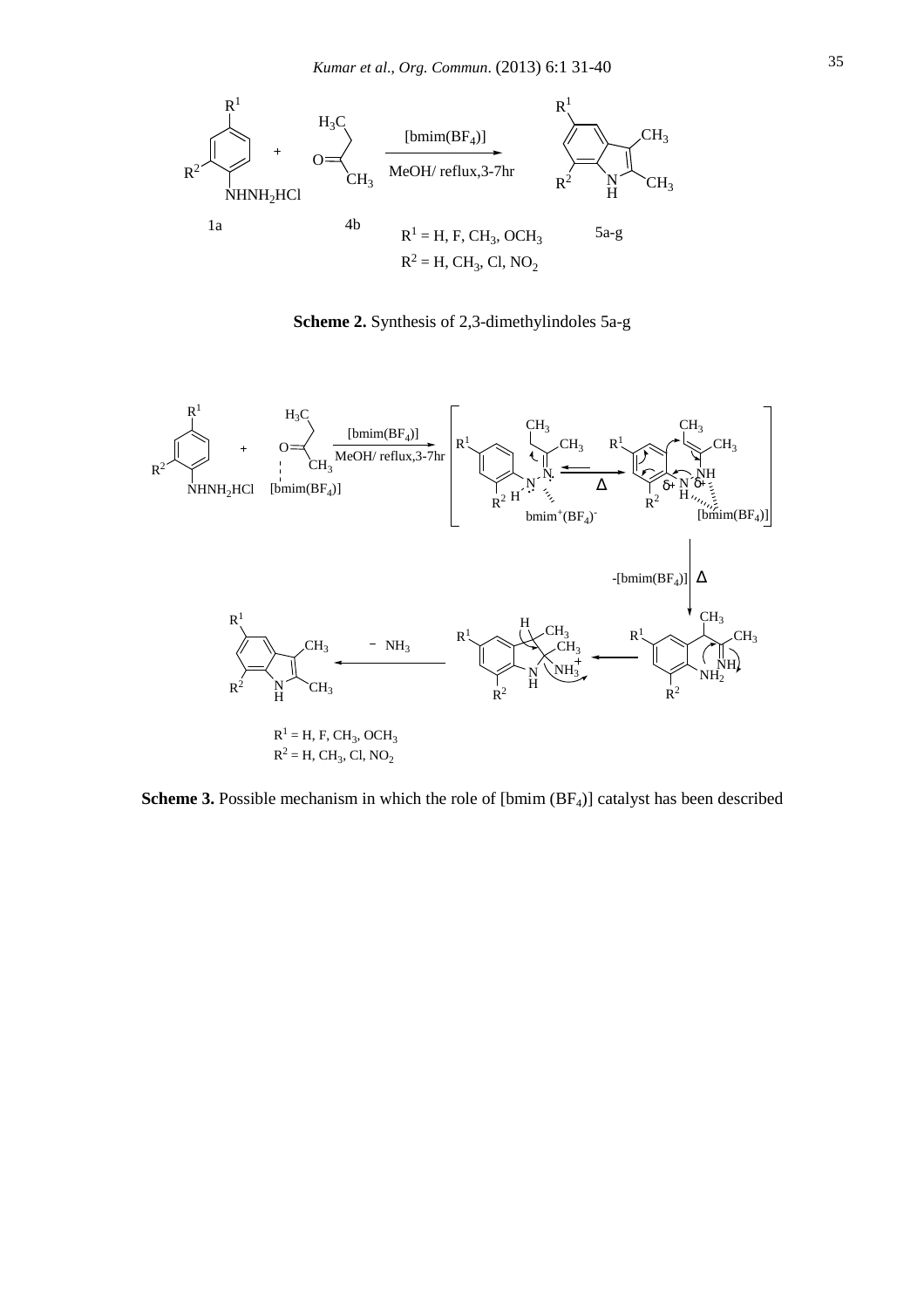| <b>Entry</b>   | Product                               | <b>Time</b><br>(h) | Yield $\overline{b}$<br>$(\%)$ | Mp °C<br>Found | Mp °C<br><b>Report</b> |
|----------------|---------------------------------------|--------------------|--------------------------------|----------------|------------------------|
| $5\mathrm{a}$  | $_{\rm H}^{\rm N}$                    | $7.0\,$            | 95                             | 103-105        | $106 - 107^{[35]}$     |
| 5 <sub>b</sub> | $_{\rm H}^{\rm N}$                    | 5.0                | 90                             | 97-98          | $98-99^{[36]}$         |
| 5c             | 'N<br>H                               | 5.0                | 85                             | 78-79          | $75 - 76^{[35]}$       |
| $5d$           | $H_3CO$<br>$_{\rm H}^{\rm N}$         | 3.0                | 88                             | 63-65          | $60\mbox{-}61^{[36]}$  |
| 5e             | Cl<br>$\rm \dot{H}$<br>Ċl             | $3.5\,$            | 80                             | 89-91          | $95-96^{[52]}$         |
| 5f             | F.<br>$\frac{\text{N}}{\text{H}}$     | $7.0\,$            | 92                             | $61 - 62$      | $60\mbox{-}61^{[36]}$  |
| $5g$           | $_{\rm H}^{\rm N}$<br>NO <sub>2</sub> | $3.0\,$            | 80                             | 96-97          | $95-96^{[35]}$         |

**Table 4.** Physical data of 2,3-dimethylindole derivatives<sup>a</sup> 5a-g

<sup>*a*</sup> All reactions were carried out at reflux temperature.<sup>*b*</sup> isolated yields

#### **3. Conclusion**

1-butyl-3-methylimidazolium tetrafluoroborate [bmim (BF4)] has become an efficient catalyst for the synthesis of tetrahydrocarbazoles and 2,3-dimethylindoles due to its environmentally friendly, stability to water, air, low toxicity and reusability. The applicability of the methodology for large-scale reaction highlights its potentiality for industrial scale synthesis. The main advantage of this procedure is that the products could be obtained in pure form after filtration and evaporation of MeOH solvent.

### **4. Experimental**

## *4.1 Methods and materials*

 The purity of the compounds was checked by TLC and was further purified by column chromatography. Melting points were obtained on a B-540 Buchi melting point apparatus and are uncorrected. <sup>1</sup>H and <sup>13</sup>C NMR spectra were recorded on a Brucker AM 400-MHz spectrometer (300, 400 and 100 MHz, respectively) with TMS as the internal standard in CDCl<sub>3</sub> or dimethyl sulfoxide  $(DMSO-d<sub>6</sub>)$ . Mass spectra were recorded on a Jeol SX 102=DA-6000 (10 kV) FAB mass spectrometer.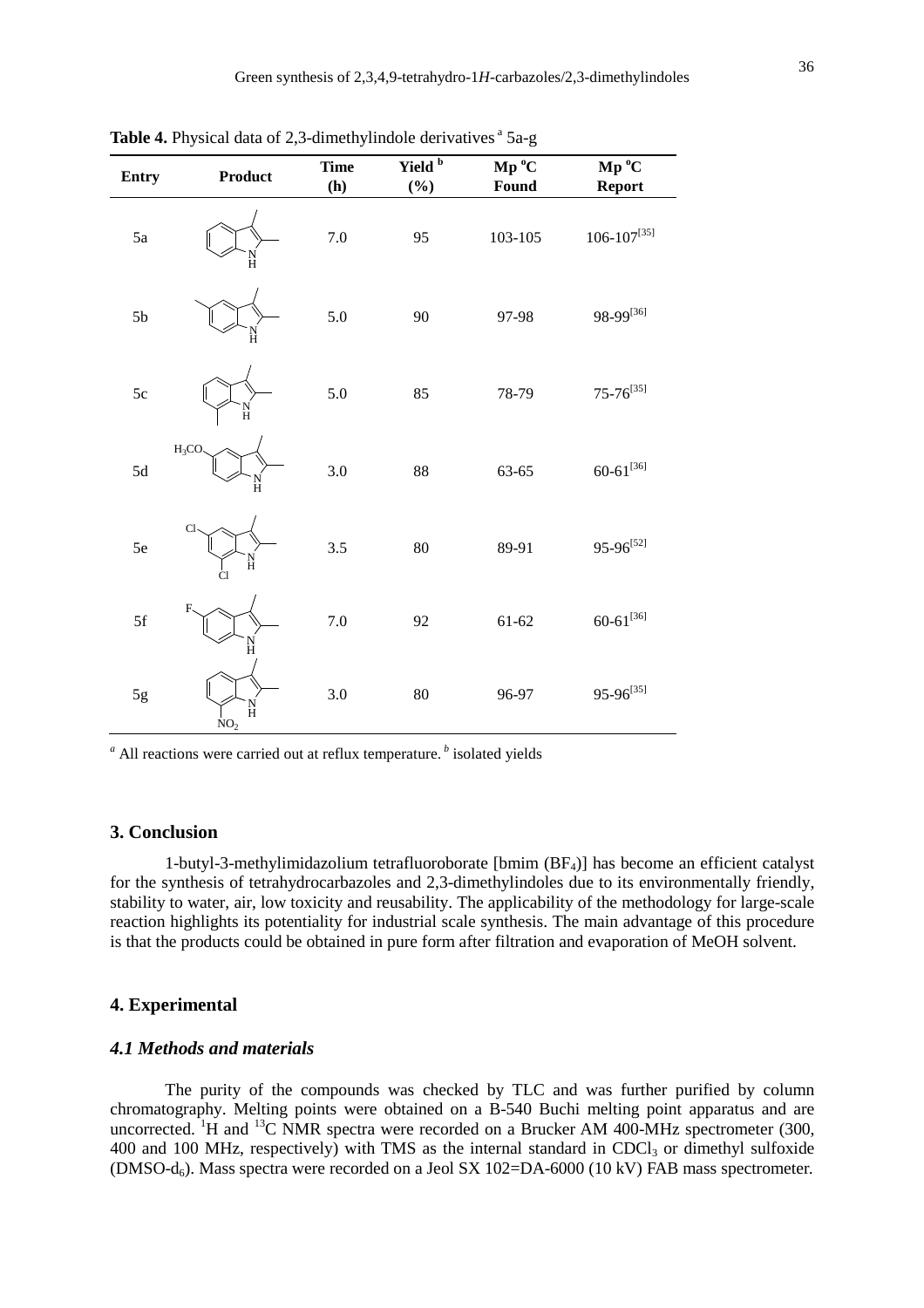*4.2. General procedure for the synthesis of tetrahydrocarbazoles and 2, 3–dimethylindoles:* The equivalent mole of phenylhydrazine hydrochloride 2.0g (0.013mol) and cyclohexanone 1.36g (0.016mol) or ethyl methyl ketone 0.99 g (1.22 mol) with 0.62g of [bmim  $(BF<sub>4</sub>)]$  (20 mol %) as catalyst and 20 ml MeOH solvent was taken in a round bottom flask. The whole reaction mixture was refluxed on water bath for the appropriate time. After the completion of the reaction, reaction mixture was cooled to room temperature, it was poured into water (10 mL) and extracted with EtOAc (3-10 mL). The combined organic layer was dried over anhydrous  $Na_2SO_4$  and evaporated under reduced pressure to get crude solid. The crude product was purified by column chromatography with silica gel (60–120 mesh, petroleum ether: ethyl acetate, 8:2 v/v) furnished the analytically pure products. All the products were characterized by  ${}^{1}$ H NMR,  ${}^{13}$ C-NMR, LC-MS and analytical techniques.

## *4.3. Spectral Data for Selected Compounds*

2,3,4,9-tetrahydro-1H-carbazole (3a,  $C_{12}H_{13}N$ ): Crystalline brown solid; m.p. 118-117 °C; MS.  $m/z =$  $172.2 \ (M^+ + 1).$ 

*3-methyl-2,3,4,9-tetrahydro-1H-carbazole (3b,*  $C_{13}H_{15}N$ ): Crystalline brown solid; m.p. 108-110 °C; <sup>1</sup>H NMR (400 MHz, DMSO-*d6,*):(δ /ppm,):10.58 (s,1H), 7.30 (d, 1H, *J*=7.6 Hz,), 7.21 (d, 1H *,J*=8.0 Hz,), 6.91 (m, 2H), 2.70-2.71 (m, 3H), 2.18 (t, 1H, *J*=9.60 Hz,), 1.84-1.85 (m, 2H), 1.45-1.46 (m, 1H), 1.09 (d, 3H,  $J = 6.40$  Hz,). <sup>13</sup>C NMR (100, MHz, DMSO-d<sub>6</sub>):( $\delta$ /ppm,):135.8, 134.0, 127.1, 119.8, 117.8, 116.9, 110.4, 107.9, 31.0, 29.1, 29.1, 22.3, 21.6; MS.  $m/z = 186.4$  (M<sup>+</sup>+1).

 $3$ -phenyl-2,3,4,9-tetrahydro-1H-carbazole (3c,  $C_{18}H_{17}N$ ): Brown solid; m.p.118-120<sup>o</sup>C; <sup>1</sup>H NMR (400 MHz, CDCl3) :(δ /ppm,): 7.80 (s, 1H), 7.40 (d, 1H *J*=7.6 Hz,), 7.34-7.28 (m, 5H), 7.25-7.11 (m, 1H), 7.09-7.05 (m, 2H), 3.09-3.05 (m, 2H), 2.85-2.80 (m, 3H), 2.21-2.13 (m, 2H); MS. *m/z =* 248.2  $(M^+ + 1)$ .

6-methyl-2,3,4,9-tetrahydro-1H-carbazole (3d,  $C_{13}H_{15}N$ ): Crystalline solid: mp 92-93<sup>o</sup>C; <sup>1</sup>H NMR  $(400 \text{ MHz}, \text{ DMSO-}d_6)$ : $(\delta/\text{ppm})$ : 10.40 (s, 1H), 7.10 (d, 1H,  $J = 8.60 \text{ Hz}$ ), 6.80 (s, 1H), 6.60 (d, 1H, *J*=8.4 Hz), 2.54 - 2.71 (m, 4H), 2.34 (s, 3H) 1.77 - 1.96 (m, 4H); MS.  $m/z = 186.2$  (M<sup>+</sup>+1).

6-methoxy-2,3,4,9-tetrahydro-1H-carbazole(3f, C<sub>13</sub>H<sub>15</sub>NO): Crystalline solid: mp 87-89 °C; <sup>1</sup>H NMR  $(400 \text{ MHz}, \text{ DMSO } d_6)$ : $(\delta/\text{ppm})$ : 10.40 (s, 1H), 7.10 (d, 1H,  $J = 8.4$  Hz), 6.80 (s, 1H), 6.60 (dd, 1H, *J* = 8.4 Hz, *J* = 2.08 Hz), 3.70 (s, 3H), 2.56 -2.74 (m, 4H ), 1.74 - 1.94 (m, 4H); MS. *m/z =* 202.1  $(M^+ + 1)$ .

6-fluoro-2,3,4,9-tetrahydro-1H-carbazole<sup>*(*3g, C<sub>12</sub>H<sub>12</sub>FN): Crystalline solid; mp. 94-95<sup>°</sup>C; <sup>1</sup>H NMR</sup> (400 MHz, DMSO-*d6*) :(δ /ppm,): 10.72 (s, 1H), 7.18-7.21 (m, 1H), 7. 04-7.07 (m, 1H), 6.76-6.81 (m, 1H),  $2.56-2.70$  (m, 4H),  $1.77-1.83$  (m, 4H); MS.  $m/z = 190.2$  (M<sup>+</sup>+1).

5,7-difluoro-2,3,4,9-tetrahydro-1H-carbazole(3h,  $C_1$ H<sub>12</sub>*FN*): Brown solid, m.p.110-115 <sup>o</sup>C; <sup>1</sup>H-NMR (300 MHz, CDCl3) :(δ /ppm,): 7.73 (s, 1H), 6.76 (dd, 1H, *J*=12.1 Hz, *J*= 2.0 Hz), 6.49-6.57 (m, 1H), 2.86 (s, 2H), 2.67 (s, 2H), 1.86 (s, 4H), MS.  $m/z = 208.2 \ (M^+ + 1)$ .

6-fluoro-3-methyl-2,3,4,9-tetrahydro-1H-carbazole (3j,  $C_{13}H_{14}F$ N): Brown solid, m.p.105-106 <sup>o</sup>C; <sup>1</sup>H NMR (400 MHz, DMSO-*d6*) :(δ /ppm,):10.66 (s,1H), 7.15 (dd, 1H *J*=8.8 Hz,*J*=4.40 Hz ), 7.00 (dd, 1H, *J*=2.80 Hz, *J*= 10.0Hz ), 6.70-6.76 (m, 1H), 2.68 (d, 3H, *J*=2.40 Hz), 2.10 (t, 1H, *J*=9.60 Hz), 1.79-1.81 (m, 2H), 1.40-1.41 (m,1H), 1.04 (d, 3H, J=6.40 Hz); <sup>13</sup>C NMR (100 MHz, DMSO-d<sub>6</sub>) :( $\delta$ /ppm,):158.9, 156.6, 135.9, 132.3, 128.1, 110.5, 108.7, 102.8, 31.2, 29.5, 29.2, 22.9, 21.6; MS. *m/z* =  $204.2 \ (M^+ + 1).$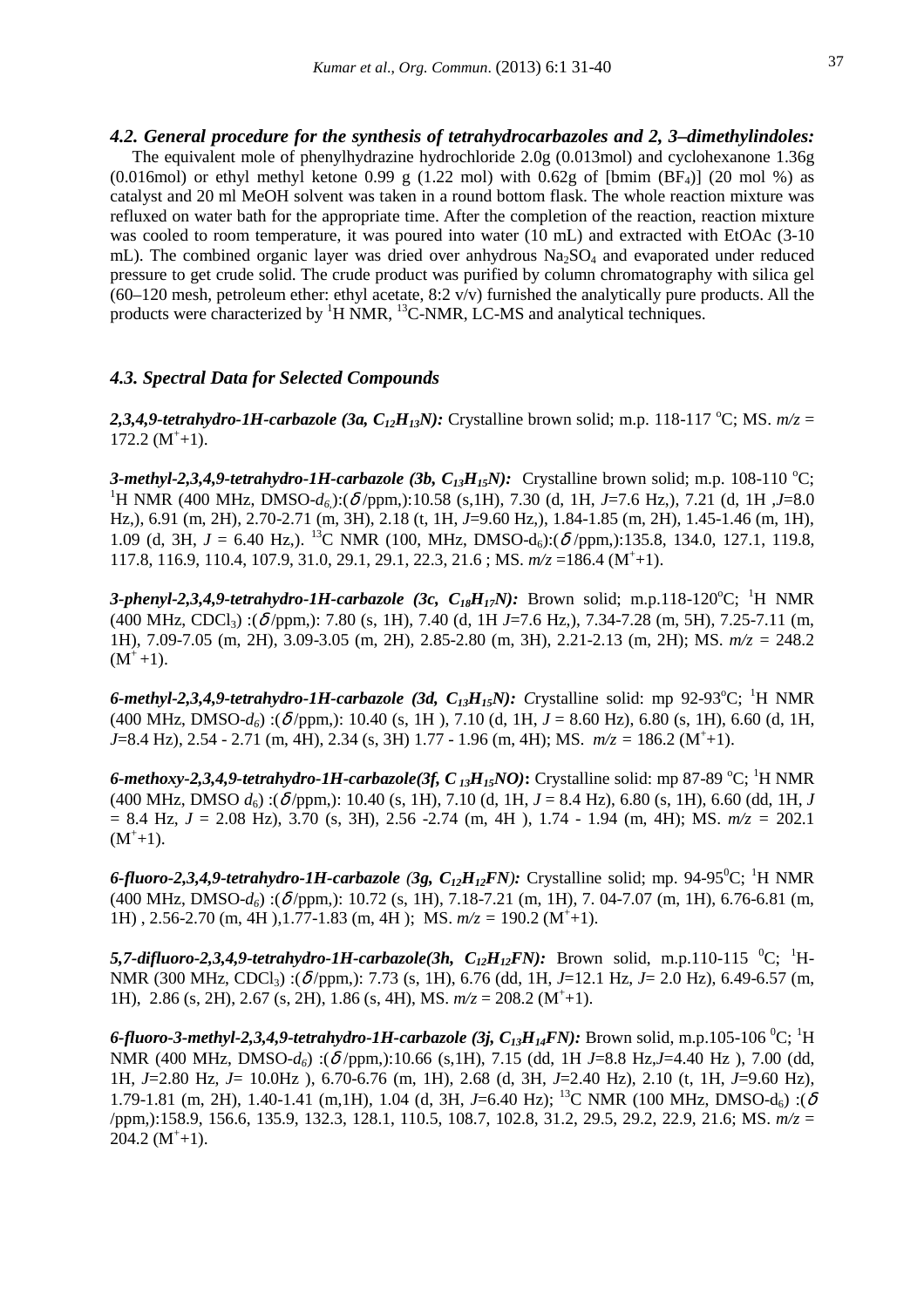6-fluoro-3-phenyl-2,3,4,9-tetrahydro-1H-carbazole (3k,  $C_{18}H_{16}FN$ ): Brown solid; m.p.115-120 <sup>0</sup>C; <sup>1</sup>H NMR (400 MHz, DMSO- $d_6$ ) :( $\delta$ /ppm,): 10.81 (s, 1H), 7.33-6.38 (m, 4H), 7.31-7.24 (m, 2H), 7.11-7.08 (m, 1H), 6.84-6.79 (m, 1H), 3.02-3.00 (m, 1H), 2.99-2.85 (m, 3H), 2.70-2.63 (m, 1H) 2.51-2.50 (m, 2H); <sup>13</sup>C NMR (75 MHz, CDCl<sub>3</sub>) :( $\delta$ /ppm,): 160.8, 158.7, 153.1, 147.8, 138.6, 135.6, 131.8, 130.0, 128.1, 127.3, 109.8, 96.6, 45.1, 30.5, 12.4 ; MS,  $m/z = 266.2 \ (M^+ + 1)$ .

#### **Acknowledgement**

We are thankful to the Department of Postgraduate Studies and Research in Chemistry, Kuvempu University, Shankaraghatta, for providing laboratory facilities and Indian Institute of Science, Bangalore for spectral analysis. One of the authors (Shrungesh Kumar. T. O.) thankful to SC/ST Cell, Kuvempu University, for granting Junior Research Fellowship.

#### **References**

- [1] Neogi, S.; Roy, A.; Naskar, D. One-Pot synthesis of new substituted 1,2,3,4-tetrahydrocarbazoles via petasis reaction. *J. Comb. Chem.* **2010**, *12*, 617-629.
- [2] Li, X. N.; Vince, R. Conformationally restrained carbazolone-containing diketo acids as inhibitors of HIV integrase. *Bioorg. Med. Chem*. **2006**, *14*, 2942-2955.
- [3] Maertens, F.; Toppet, S.; Hoornaert, G. J.; Compernolle, F. Incorporation of an indole-containing diarylbutylamine pharmacophore into furo[2,3-a]carbazole ring systems. *Tetrahedron* **2005**, *61*, 1715- 1722.
- [4] Vandana, T.; Prasad, K. J. R. A convenient synthesis of functionalized pyrimido[4,5-a]-carbazoles. *Hetercycl. Commun*. **2003**, *9*, 579-585.
- [5] Prasad, K. J. R.; Vijayalakshmi, C. S.; Sowmithran, D. Synthesis of pyrazino-[3,2,1-j,k]-carbazole derivatives. *Org. Prep. Proced. Int*. **1995**, *27*, 678-682.
- [6] Joseph, D.; Martarello, L.; Kirsch, G. Tetracyclic compounds from tetrahydrocarbazolones, part 1: Synthesis from 2,3,4,9-tetrahydrocarbazol-1-ones. *J. Chem. Res-S* **1995**, 350-351.
- [7] Chen, J; Lou, J. S ; Liu, T. ; Wu, R. ; Dong, X.W. ; He, Q..J. ; Yang, B. ; Hu, Y.Z. Synthesis and invitro antitumor activities of some Mannich bases of 9-alkyl-1,2,3,4-tetrahydrocarbazole-1-ones. *Arch. Pharm.* **2009**, *342*, 165-172.
- [8] Taj, T.; Kamble, R. R ; Gireesh, T.M.; Hunnur, R.K. ; Margankop, S.B. One-pot synthesis of pyrazoline derivatised carbazoles as antitubercular, anticancer agents, their DNA cleavage and antioxidant activities. *Eur. J. Med. Chem.* **2011**,*46,* 4366-4373.
- [9] Gudmundsson, K. S.; Boggs, S. D.; Sebahar, P. R.; Richardson, L. D.; Spaltenstein, A.; Golden, P.; Sethna, P. B.; Brown, K. W.; Moniri, K.; Harvey, R.;. Romines, K. R. Tetrahydrocarbazole amides with potent activity against human papillomaviruses. *Bioorg. Med. Chem*, *Lett.* **2009,** *19*, 4110–4114.
- [10] Strappaghetti, A.; Rabere, G.; Fravolini, A.; Jacquignon, P. Nitrogen-containing carcinogenic compounds. LXXXVII: synthesis of fluorinated and trifluoromethylated indolo[2,3-a]carbazoles and indolo[2,3-a]acridines. *Heterocycles* **1980**, *14*, 935-942.
- [11] Fischer, E.; Hess, O. Ueber die hydrazine indolderivaten. *Ber. Dtsch. Chem. Ges*. **1883,** *17*, 559-568.
- [12] Bisagni, E.; Ducrocq, C.; Lhoste, J. M.; Rivalle, C.; Civier, A. Synthesis of 1-substituted ellipticines by a new route to pyrido[4,3-b]carbazoles. *J. Chem. Soc., Perkin. Trans 1* **1979**, 1706-1711.
- [13] Chakraborty, A.; Chowdhury, B. K.; Bhattacharyya, P. Clausenol and clausenine 2 carbazole alkaloids from Causen anisata. *Phytochemistry* **1995**, *40*, 295-298.
- [14] Sheng, R.; Shen, ; Chen, Y.Q.; Hu, Y.Z. Convenient and efficient synthesis of 1-oxo-1,2,3,4 tetrahydrocarbazoles via Fischer indole synthesis. *Synth. Commun.* **2009**, *39*, 1120-1127.
- [15] Julian, P. L.; Meyer, E. W.; Printy, H. C.; Elderfield, R*.* C. Heterocyclic Compounds; Elderfield, R. C., Ed.; Wiley:New York, **1952**; Vol. 3, pp 1-274.
- [16] Bischler, A.; Brion, H. Ueber die Entstehung einiger substituirter indole. *Chem. Ber*. **1892**, *25*, 2860- 2879.
- [17] Campaigne, E.; Lake, R. D. Synthesis of tetrahydrocarbazoles and carbazoles by the Bischler reaction. *J. Org. Chem.* **1968**, *24*, 480-487.
- [18] Willis, M. C.; Brace, G. N.; Holmes, I. P. Palladium-Catalyzed tandem alkenyl and aryl C\_N bond formation: A cascade N-annulation route to 1-functionalized indoles. *Angew. Chem., Int. Ed.* **2005**, *44*, 403-406.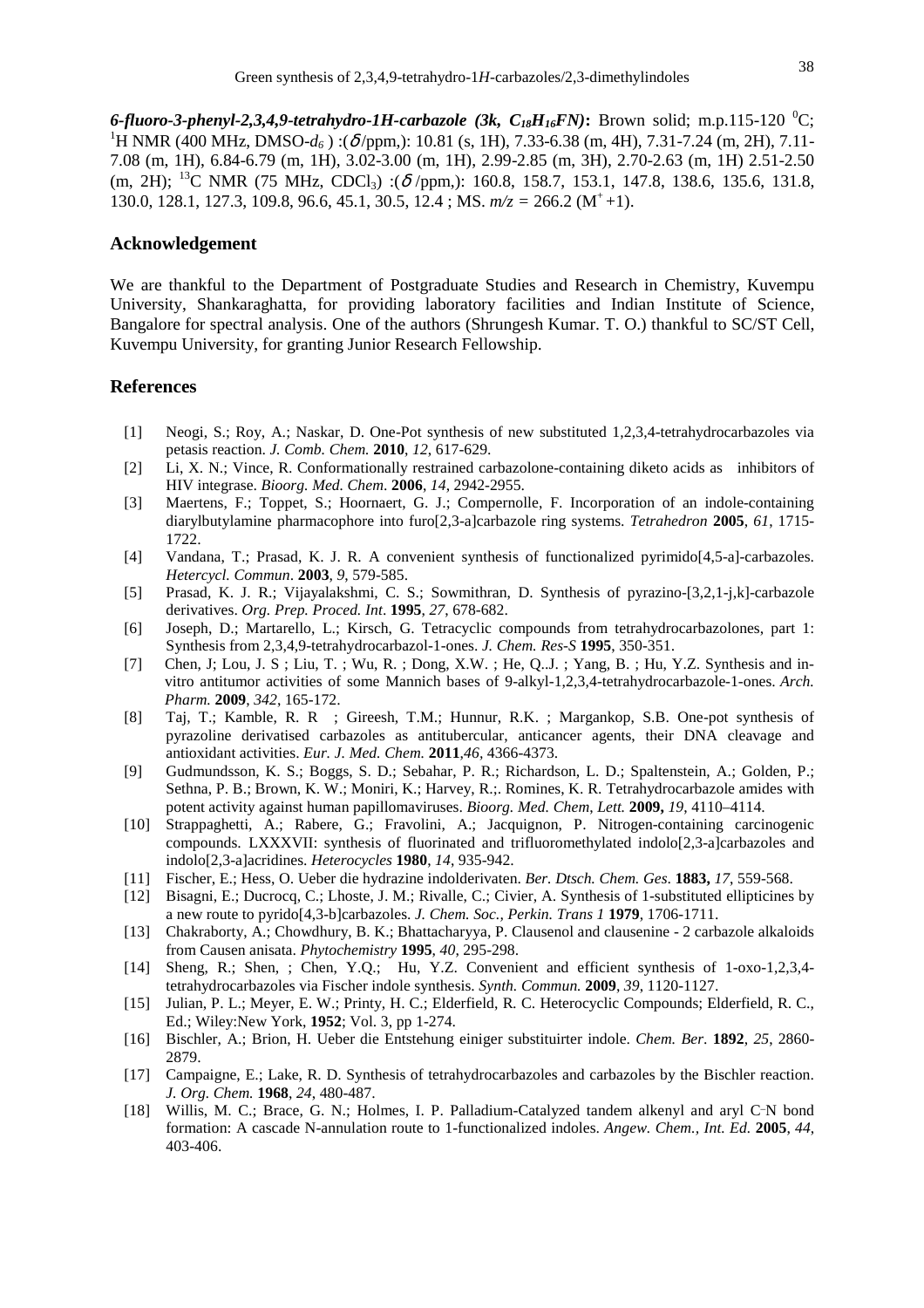- [19] Wang, X.F.; Chen, J.R.; Cao, Y.J.; Cheng, H.G.; Xiao, W.J. An enantioselective approach to highly substituted tetrahydrocarbazoles through hydrogen bonding-catalyzed cascade reactions. *Org. Lett.*  **2010**, *12*, 1140-1143.
- [20] Desroses, M.; Wieckowski, K.; Stevens, M.; Odell, L.R. A microwave-assisted, propylphosphonic anhydride (T3P® ) mediated one-pot Fisher indole synthesis. *Tetrahedron Lett.* **2011**, *52*, 4417-4420.
- [21] Wahab, B.; Ellames, G.; Passey, S.; Watts, P. Synthesis of substituted indoles using continuous flow micro reactors. *Tetrahedron* **2010**, *66*, 3861-3865.
- [22] Barbieri, V.; Ferlin, M .G. Microwave-assisted one-pot synthesis of substituted tetrahydrocarbazole and 8,9,10,11-tetrahydro-7H-pyrido[a]carbazoles. *Tetrahedron Lett*. **2006**, *47*, 8289-8292.
- [23] Dhakshinamoorthy, A.; Pitchumani, K. Facile clay-induced Fischer indole synthesis: A new approach to synthesis of 1,2,3,4-tetrahydrocarbazole and indoles. *Appl. Catal. A* **2005**, *292*, 305-311.
- [24] Fischer, T.; Sethi, A.; Welton, T.; Woolf, J. Diels-Alder reactions in room-temperature ionic liquids. *Tetrahedron Lett*. **1999**, *40,*793-796.
- [25] Mehnert, C.P.; Dispenziere, N.C.; Cook, R.A. Preparation of C<sub>9</sub>-aldehyde via aldol condensation reactions in ionic liquid media. *Chem. Commun*. **2002**, 1610-1611.
- [26] Xu, L.J.; Chen, W. P.; Ross, J.; Xiao, J. L. Palladium-Catalyzed regioselective arylation of an electronrich olefin by aryl halides in ionic liquids. *Org. Lett*. **2001**, *3*, 295-297.
- [27] Mathews, C. J.; Smith, P. J.; Welton, T. Palladium catalysed Suzuki cross-coupling reactions in ambient temperature ionic liquids. *Chem. Commun*. **2000,** 1249-1250.
- [28] Le Boulaire, V.; Gree, R. Wittig reactions in the ionic solvent [bmim][BF4]. *Chem. Commun*. **2000**, *22*, 195-2196.
- [29] Handy, S.T.; Zhang, X. L. Organic synthesis in ionic liquids: The Stille coupling. *Org. Lett.* **2001**, *3*, 233-236.
- [30] Ross, J.; Xiao, J. L. Friedel–Crafts acylation reactions using metal triflates in ionic liquid. *Green Chem*. **2002**, *4*,129-133.
- [31] Monteiro, A. L.; Zinn, F. K.; DeSouza, R. F.; Dupont, J. Asymmetric hydrogenation of 2-arylacrylic acids catalyzed by immobilized Ru-BINAP complex in 1-*n*-butyl-3-methylimidazolium tetrafluoroborate molten salt. *Tetrahedron: Asymm.* **1997**, *8*, 177-179.
- [32] Kabalka, G.W.; Malladi. R. R. Reduction of aldehydes using trialkylboranes in ionic liquids*. Chem. Commun.* **2000,** 2191-2191.
- [33] Baudoux J.; Salt, A.F.; Cahard, D.; Plaquevent. J. C. Ionic liquids as solvents of choice for electrophilic fluorination: fluorination of indoles by F-TEDA-BF4. *Tetrahedron Lett.* **2002**, *43*, 6573-6574.
- [34] Morales, R. C.; Tambyrajah, V.; Jenkins, P. R.; Davies, D. L.; Abbott, A. P. The regiospecific Fischer indole reaction in choline chloride. $2ZnCl<sub>2</sub>$  with product isolation by direct sublimation from the ionic liquid. *Chem. Commun*. **2004**, 158-159.
- [35] Xu, D. Q.; Yang, W. L.; Luo, S.P.; Wang, B. T.; Wu, M.; Xu, Z. Y. Fischer indole synthesis in Bronsted acidic ionic liquids: a green, mild, and regiospecific reaction system. *Eur. J. Org. Chem.*  **2007**,1007-1012.
- [36] Srinivasa. A.; Mahadevan K. M.; Prabhakara V.P.; Sudhakara A. Antimony (III) sulfate catalyzed onepot synthesis of 2,3-disubstitutedindoles. *Phosphorus, Sulfur Silicon Relat. Elem.* **2009**, *184*, 1843- 1853.
- [37] Sudhakara, A.; Jayadevappa, H.; Mahadevan, K. M.; Hulikal, V. Efficient synthesis of 2 ethoxycarbonyl indoles. *Synth. Commun*. **2009**, *39*, 2506-2515.
- [38] Prabhakara, V. P.; Sherigara, B. S.; Mahadevan, K. M.; Hulikal, V. Efficient and straightforward synthesis of tetrahydrocarbazoles and 2,3-dimethyl indoles catalyzed by CAN. *Synth. Commun*. **2009**, *39*, 158-165.
- [39] Sudhakara, A.; Jayadevappa, H.; Kumar, H. N. H.; Mahadevan, K. M. Bismuth nitrate promoted Fischer indole synthesis: a simple and convenient approach for the synthesis of alkyl indoles. *Lett. Org. Chem.* **2009**, *6,* 159-164*.*
- [40] Srinivasa, A.; Mahadevan, K. M.; Hulikal, V. Imino Diels-Alder reactions: Efficient synthesis of 2-aryl-4-(2'-oxopyrrolidinyl-1')-1,2,3,4-tetrahydroquinolines catalyzed by antimony (III) sulphate. *Monatsh. Chem*. **2008**, *139*, 255-259.
- [41] Srinivasa, A.; Mahadevan, K. M.; Hulikal, V. Synthesis of 1-(2-methyl-1,2,3,4-tetrahydroquinolin-4-yl) pyrrolidin-2-ones from anilines and *N*-vinyl pyrrolidin-2-one through imino Diels-Alder reaction using 4-nitro phthalic acid as catalyst. *Synth. Commun*. **2009**, *39*, 93-101.
- [42] Rajesha.; Naik, H. S. B.; Kumar, H. N. H.; Hosamani, K. M.; Mahadevan, K. M. Studies on the synthesis and fluorescent properties of long-chained 2-(5-Alkyl-1, 3, 4-oxadiazol-2-yl)-3*H*benzo[f]chromen-3-ones. *Arkivoc* **2009**, *ii*,11-19.